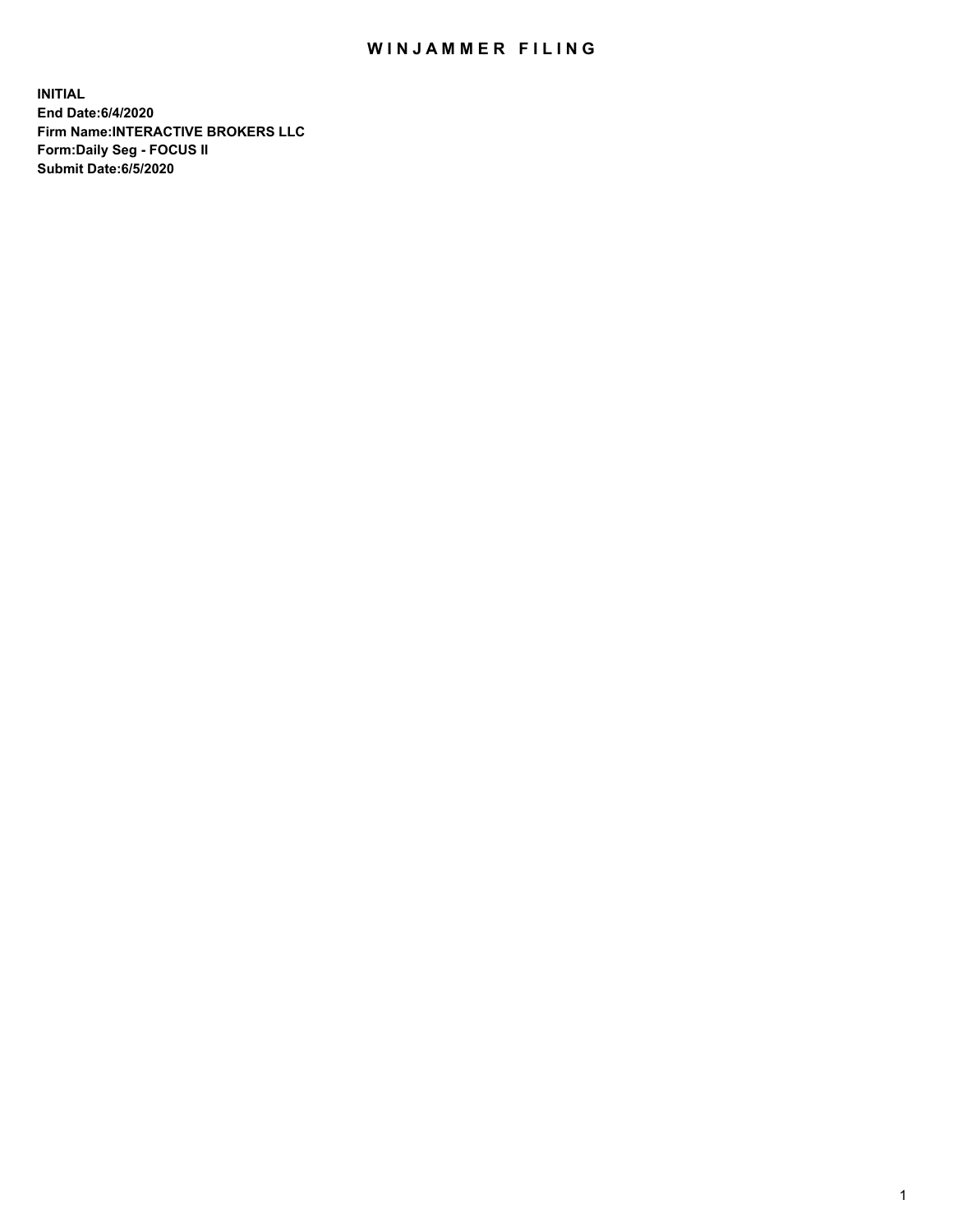**INITIAL End Date:6/4/2020 Firm Name:INTERACTIVE BROKERS LLC Form:Daily Seg - FOCUS II Submit Date:6/5/2020 Daily Segregation - Cover Page**

| Name of Company                                                                                                                                                                                                                                                                                                                | <b>INTERACTIVE BROKERS LLC</b>                                                                 |
|--------------------------------------------------------------------------------------------------------------------------------------------------------------------------------------------------------------------------------------------------------------------------------------------------------------------------------|------------------------------------------------------------------------------------------------|
| <b>Contact Name</b>                                                                                                                                                                                                                                                                                                            | <b>James Menicucci</b>                                                                         |
| <b>Contact Phone Number</b>                                                                                                                                                                                                                                                                                                    | 203-618-8085                                                                                   |
| <b>Contact Email Address</b>                                                                                                                                                                                                                                                                                                   | jmenicucci@interactivebrokers.c<br>om                                                          |
| FCM's Customer Segregated Funds Residual Interest Target (choose one):<br>a. Minimum dollar amount: ; or<br>b. Minimum percentage of customer segregated funds required:% ; or<br>c. Dollar amount range between: and; or<br>d. Percentage range of customer segregated funds required between:% and%.                         | <u>0</u><br>$\overline{\mathbf{0}}$<br>155,000,000 245,000,000<br>0 <sub>0</sub>               |
| FCM's Customer Secured Amount Funds Residual Interest Target (choose one):<br>a. Minimum dollar amount: ; or<br>b. Minimum percentage of customer secured funds required:% ; or<br>c. Dollar amount range between: and; or<br>d. Percentage range of customer secured funds required between:% and%.                           | $\overline{\mathbf{0}}$<br>$\overline{\mathbf{0}}$<br>80,000,000 120,000,000<br>0 <sub>0</sub> |
| FCM's Cleared Swaps Customer Collateral Residual Interest Target (choose one):<br>a. Minimum dollar amount: ; or<br>b. Minimum percentage of cleared swaps customer collateral required:% ; or<br>c. Dollar amount range between: and; or<br>d. Percentage range of cleared swaps customer collateral required between:% and%. | $\overline{\mathbf{0}}$<br><u>0</u><br>$\underline{0}$ $\underline{0}$<br>00                   |

Attach supporting documents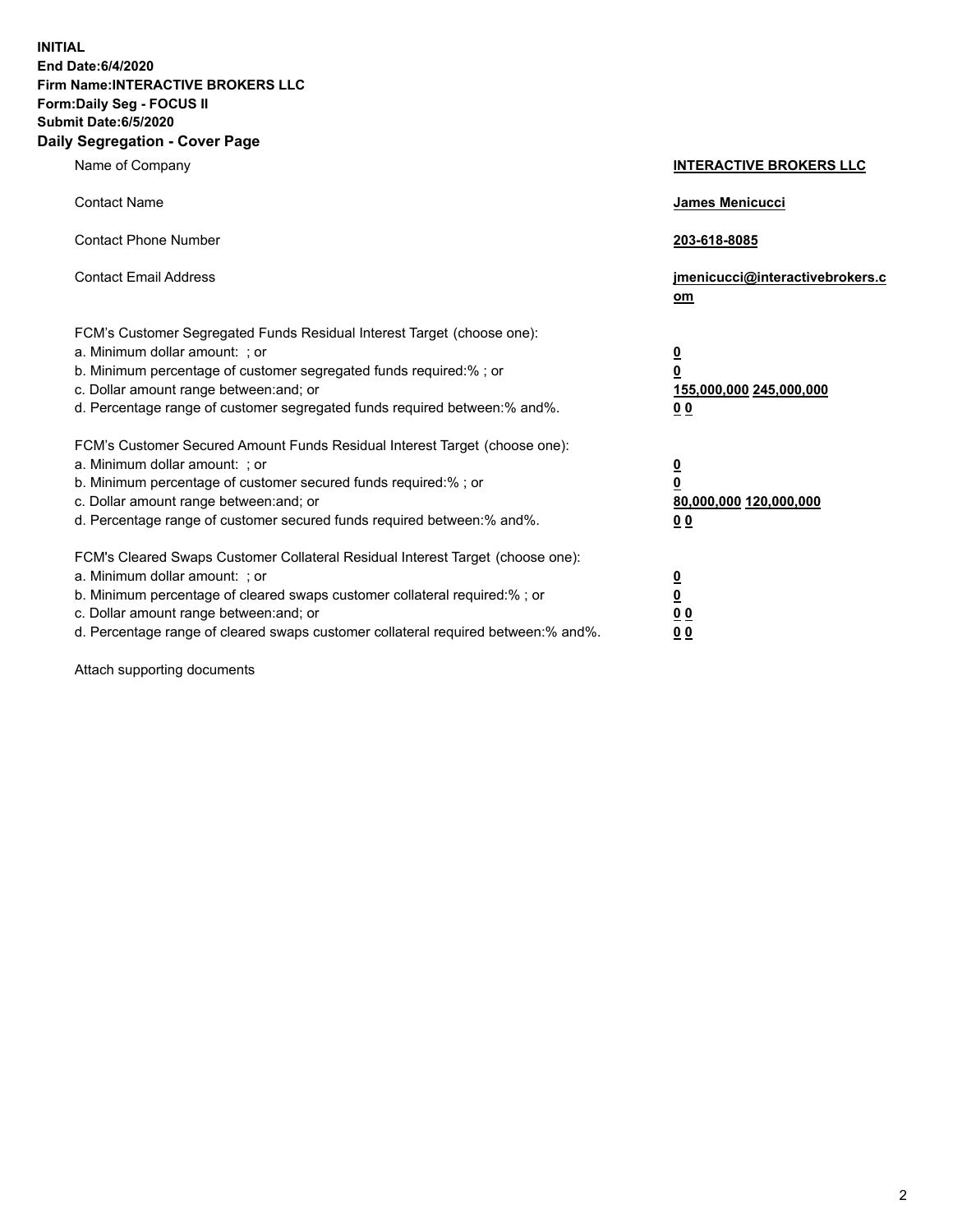## **INITIAL End Date:6/4/2020 Firm Name:INTERACTIVE BROKERS LLC Form:Daily Seg - FOCUS II Submit Date:6/5/2020 Daily Segregation - Secured Amounts**

|     | Daily Ocglegation - Occuled Anioants                                                                       |                                    |
|-----|------------------------------------------------------------------------------------------------------------|------------------------------------|
|     | Foreign Futures and Foreign Options Secured Amounts                                                        |                                    |
|     | Amount required to be set aside pursuant to law, rule or regulation of a foreign                           | $0$ [7305]                         |
|     | government or a rule of a self-regulatory organization authorized thereunder                               |                                    |
| 1.  | Net ledger balance - Foreign Futures and Foreign Option Trading - All Customers                            |                                    |
|     | A. Cash                                                                                                    | 575,395,533 [7315]                 |
|     | B. Securities (at market)                                                                                  | $0$ [7317]                         |
| 2.  | Net unrealized profit (loss) in open futures contracts traded on a foreign board of trade                  | 16,230,758 [7325]                  |
| 3.  | Exchange traded options                                                                                    |                                    |
|     | a. Market value of open option contracts purchased on a foreign board of trade                             | 62,336 [7335]                      |
|     | b. Market value of open contracts granted (sold) on a foreign board of trade                               | -129,668 [7337]                    |
| 4.  | Net equity (deficit) (add lines 1. 2. and 3.)                                                              | 591,558,959 [7345]                 |
| 5.  | Account liquidating to a deficit and account with a debit balances - gross amount                          | 8,063 [7351]                       |
|     | Less: amount offset by customer owned securities                                                           | 0 [7352] 8,063 [7354]              |
| 6.  | Amount required to be set aside as the secured amount - Net Liquidating Equity                             | 591,567,022 [7355]                 |
|     | Method (add lines 4 and 5)                                                                                 |                                    |
| 7.  | Greater of amount required to be set aside pursuant to foreign jurisdiction (above) or line                | 591,567,022 [7360]                 |
|     | 6.                                                                                                         |                                    |
|     | FUNDS DEPOSITED IN SEPARATE REGULATION 30.7 ACCOUNTS                                                       |                                    |
| 1.  | Cash in banks                                                                                              |                                    |
|     | A. Banks located in the United States                                                                      | 92,563,441 [7500]                  |
|     | B. Other banks qualified under Regulation 30.7                                                             | 0 [7520] 92,563,441 [7530]         |
| 2.  | Securities                                                                                                 |                                    |
|     | A. In safekeeping with banks located in the United States                                                  | 479,834,600 [7540]                 |
|     | B. In safekeeping with other banks qualified under Regulation 30.7                                         | 0 [7560] 479,834,600 [7570]        |
| 3.  | Equities with registered futures commission merchants                                                      |                                    |
|     | A. Cash                                                                                                    | $0$ [7580]                         |
|     | <b>B.</b> Securities                                                                                       | $0$ [7590]                         |
|     | C. Unrealized gain (loss) on open futures contracts                                                        | $0$ [7600]                         |
|     | D. Value of long option contracts                                                                          | $0$ [7610]                         |
|     | E. Value of short option contracts                                                                         | 0 [7615] 0 [7620]                  |
| 4.  | Amounts held by clearing organizations of foreign boards of trade                                          |                                    |
|     | A. Cash                                                                                                    | $0$ [7640]                         |
|     | <b>B.</b> Securities                                                                                       | $0$ [7650]                         |
|     | C. Amount due to (from) clearing organization - daily variation                                            | $0$ [7660]                         |
|     | D. Value of long option contracts                                                                          | $0$ [7670]                         |
|     | E. Value of short option contracts                                                                         | 0 [7675] 0 [7680]                  |
| 5.  | Amounts held by members of foreign boards of trade                                                         |                                    |
|     | A. Cash                                                                                                    | 142,583,913 [7700]                 |
|     | <b>B.</b> Securities                                                                                       | $0$ [7710]                         |
|     | C. Unrealized gain (loss) on open futures contracts                                                        | -2,085,109 [7720]                  |
|     | D. Value of long option contracts                                                                          | 62,336 [7730]                      |
|     | E. Value of short option contracts                                                                         | -129,668 [7735] 140,431,472 [7740] |
| 6.  | Amounts with other depositories designated by a foreign board of trade                                     | 0 [7760]                           |
| 7.  | Segregated funds on hand                                                                                   | $0$ [7765]                         |
| 8.  | Total funds in separate section 30.7 accounts                                                              | 712,829,513 [7770]                 |
| 9.  | Excess (deficiency) Set Aside for Secured Amount (subtract line 7 Secured Statement<br>Page 1 from Line 8) | 121,262,491 [7380]                 |
| 10. | Management Target Amount for Excess funds in separate section 30.7 accounts                                | 80,000,000 [7780]                  |
| 11. | Excess (deficiency) funds in separate 30.7 accounts over (under) Management Target                         | 41,262,491 [7785]                  |
|     |                                                                                                            |                                    |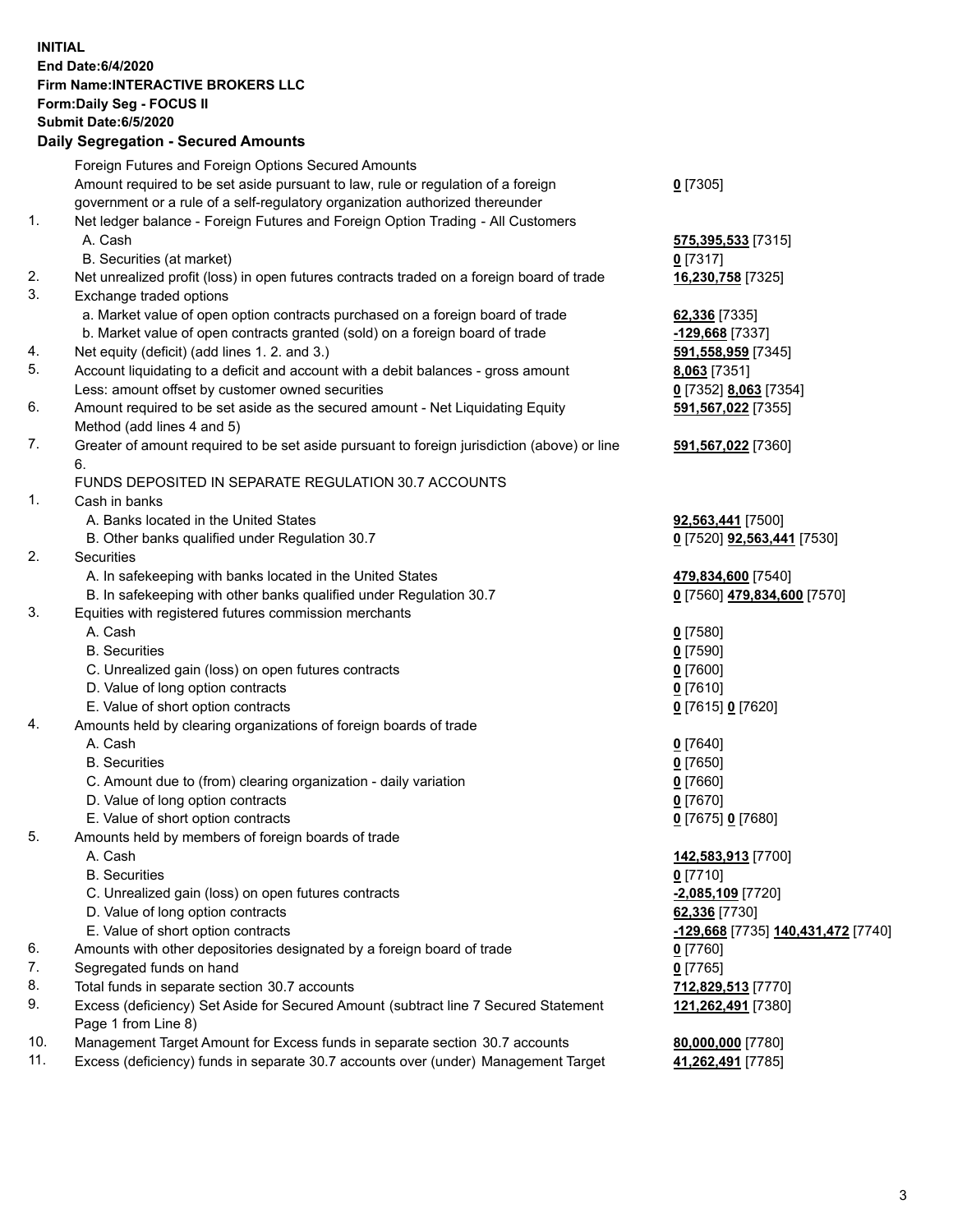| <b>INITIAL</b>                  | End Date: 6/4/2020<br><b>Firm Name:INTERACTIVE BROKERS LLC</b><br>Form: Daily Seg - FOCUS II<br><b>Submit Date:6/5/2020</b><br>Daily Segregation - Segregation Statement<br>SEGREGATION REQUIREMENTS(Section 4d(2) of the CEAct)                                                                                    |                                                                                                     |
|---------------------------------|---------------------------------------------------------------------------------------------------------------------------------------------------------------------------------------------------------------------------------------------------------------------------------------------------------------------|-----------------------------------------------------------------------------------------------------|
| 1.                              | Net ledger balance<br>A. Cash<br>B. Securities (at market)                                                                                                                                                                                                                                                          | 5,603,611,403 [7010]<br>$0$ [7020]                                                                  |
| 2.                              | Net unrealized profit (loss) in open futures contracts traded on a contract market                                                                                                                                                                                                                                  | -112,631,011 [7030]                                                                                 |
| 3.<br>4.                        | Exchange traded options<br>A. Add market value of open option contracts purchased on a contract market<br>B. Deduct market value of open option contracts granted (sold) on a contract market<br>Net equity (deficit) (add lines 1, 2 and 3)                                                                        | 330,071,026 [7032]<br>-282,966,582 [7033]<br>5,538,084,836 [7040]                                   |
| 5.                              | Accounts liquidating to a deficit and accounts with                                                                                                                                                                                                                                                                 |                                                                                                     |
| 6.                              | debit balances - gross amount<br>Less: amount offset by customer securities<br>Amount required to be segregated (add lines 4 and 5)<br>FUNDS IN SEGREGATED ACCOUNTS                                                                                                                                                 | 8,761,805 [7045]<br>0 [7047] 8,761,805 [7050]<br>5,546,846,641 [7060]                               |
| 7.                              | Deposited in segregated funds bank accounts<br>A. Cash<br>B. Securities representing investments of customers' funds (at market)<br>C. Securities held for particular customers or option customers in lieu of cash (at<br>market)                                                                                  | 1,189,088,662 [7070]<br>2,382,575,845 [7080]<br>$0$ [7090]                                          |
| 8.                              | Margins on deposit with derivatives clearing organizations of contract markets<br>A. Cash<br>B. Securities representing investments of customers' funds (at market)<br>C. Securities held for particular customers or option customers in lieu of cash (at<br>market)                                               | 1,285,560 [7100]<br>2,109,966,351 [7110]<br>$0$ [7120]                                              |
| 9.                              | Net settlement from (to) derivatives clearing organizations of contract markets                                                                                                                                                                                                                                     | 24,251,140 [7130]                                                                                   |
| 10.                             | Exchange traded options<br>A. Value of open long option contracts<br>B. Value of open short option contracts                                                                                                                                                                                                        | 328,961,290 [7132]<br>-282,132,450 [7133]                                                           |
| 11.                             | Net equities with other FCMs<br>A. Net liquidating equity<br>B. Securities representing investments of customers' funds (at market)<br>C. Securities held for particular customers or option customers in lieu of cash (at<br>market)                                                                               | $0$ [7140]<br>$0$ [7160]<br>$0$ [7170]                                                              |
| 12.<br>13.<br>14.<br>15.<br>16. | Segregated funds on hand<br>Total amount in segregation (add lines 7 through 12)<br>Excess (deficiency) funds in segregation (subtract line 6 from line 13)<br>Management Target Amount for Excess funds in segregation<br>Excess (deficiency) funds in segregation over (under) Management Target Amount<br>Excess | $0$ [7150]<br>5,753,996,398 [7180]<br>207,149,757 [7190]<br>155,000,000 [7194]<br>52,149,757 [7198] |